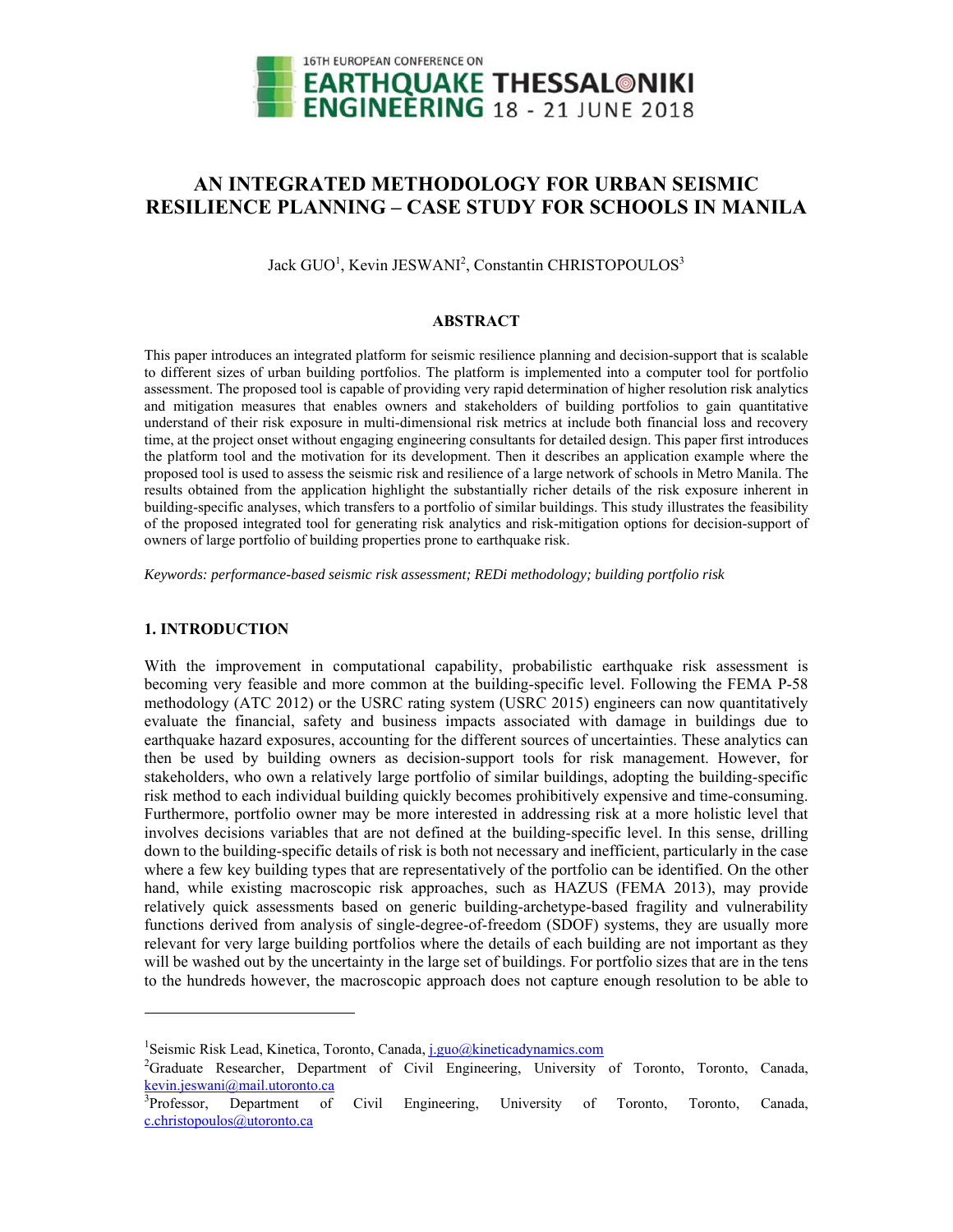make specific recommendations for risk mitigation.

Several past studies have attempted to address this problem by using a "hybrid" approach where more sophisticated dynamic models are used to capture the fragility and/or vulnerability functions of buildings in a portfolio. For instance, Goda and Yoshikawa (2012) used the SAWS model (Folz and Filiatrault 2001) for wood frame to investigate the insurance losses of building stock in British Columbia, Canada. A similar study has been performed by Ottonelli et al. (2015) for masonry structures. Recently, Lamego et al. (2017) analyzed an urban portfolio in Lisbon using fragility functions derived from direct nonlinear time-history analysis of several representative low, medium and high-rise building systems. More notably, recent studies have used the FEMA P-58 methodology for building-specific risk analysis to characterize vulnerability functions (Burton et al. 2015) and for direct nonlinear time-history based portfolio analysis (Zeng et al. 2015, Ottonelli et al. 2015). One drawback common to these previous studies is the lack of an explicit evaluation of risk as a multi-dimensional decision-variable. In particular, the recovery of the building stock and the benefits of mitigation effort is not examined. To address this issue, the current paper proposes a simple extension for building-specific seismic risk methods to a more general methodology for evaluating both financial losses and recovery times of a multi-building portfolio. The losses and recovery times are computed using the US Resilience Council (USRC 2015) method, which is based on the use of FEMA P154 Rapid Visual Screening (ATC 2015) for collapse evaluation, FEMA P-58 (FEMA 2013) for non-collapse losses and the REDi methodology (Almufti and Willford 2013) for re-occupancy, functional recovery and full recovery times. The methodology involves first selecting key representative building(s) in a portfolio, and simplifies the representation of individual buildings using a set of functions derived from building-specific analysis of the selected key buildings, which are analogous to the vulnerability functions in a macroscopic risk assessment. These new functions provide higher resolution descriptions of the probabilistic distributions of different decision-variables, including financial losses and various recovery time indices, conditioned on an input seismic intensity measure, which are in turn generated either from site-specific hazard curves, or from stochastic events described by appropriate ground motion prediction equations (GMPE). With the help of these functions, a large portfolio of buildings can be analyzed with much less computational effort, and opens the possibility for systematically evaluating the impacts of mitigation measures in the context of minimizing portfolio risk.

The proposed methodology and its inter-relations with other risk assessment tasks are first introduced and described in this paper. Then, the probabilistic formulations that extend the building-specific method to one compatible with multi-building portfolio is presented. Using this methodology, an application example for the preliminary portfolio risk assessment of spatially distributed high school buildings in metro Manila is then presented to illustrate the proposed method and to highlight its advantage relative to the more common procedure that uses generic fragility and vulnerability functions.

## **2. PROPOSED PORTFOLIO RISK METHODOLOGY**

#### *2.1 Methodology Overview*

Building-specific risk assessment following the FEMA P-58 methodology uses seismic intensity measure (IM) to generate engineering demand parameters (EDP), which are in turn used to compute damage states (DS), and subsequently consequences or decision-variables (DV), which are reviewed by the end-user to make informed decisions. The generation of EDPs from a given IM is arguably the most time-consuming and difficult task to perform, and it is justified because it better relates to the damage and thus loss than if a simple IM is used. However, unless buildings within a portfolio are extremely diverse, there is often little reason to model each individual building in a portfolio using the buildingspecific approach since it is unlikely that the losses are sensitive to small changes in EDP (assuming that collapse is not imminent). In the case of building portfolios comprised of similar structures (for instance fire halls, police stations, utility service stations, schools), the use of a single or a few representative buildings to model the loss of a much larger building portfolio can be a good compromise between computational effort and accuracy (Note: the term "loss" is used here to denote negative consequences resulting from earthquakes and can incorporate financial losses, casualty and downtime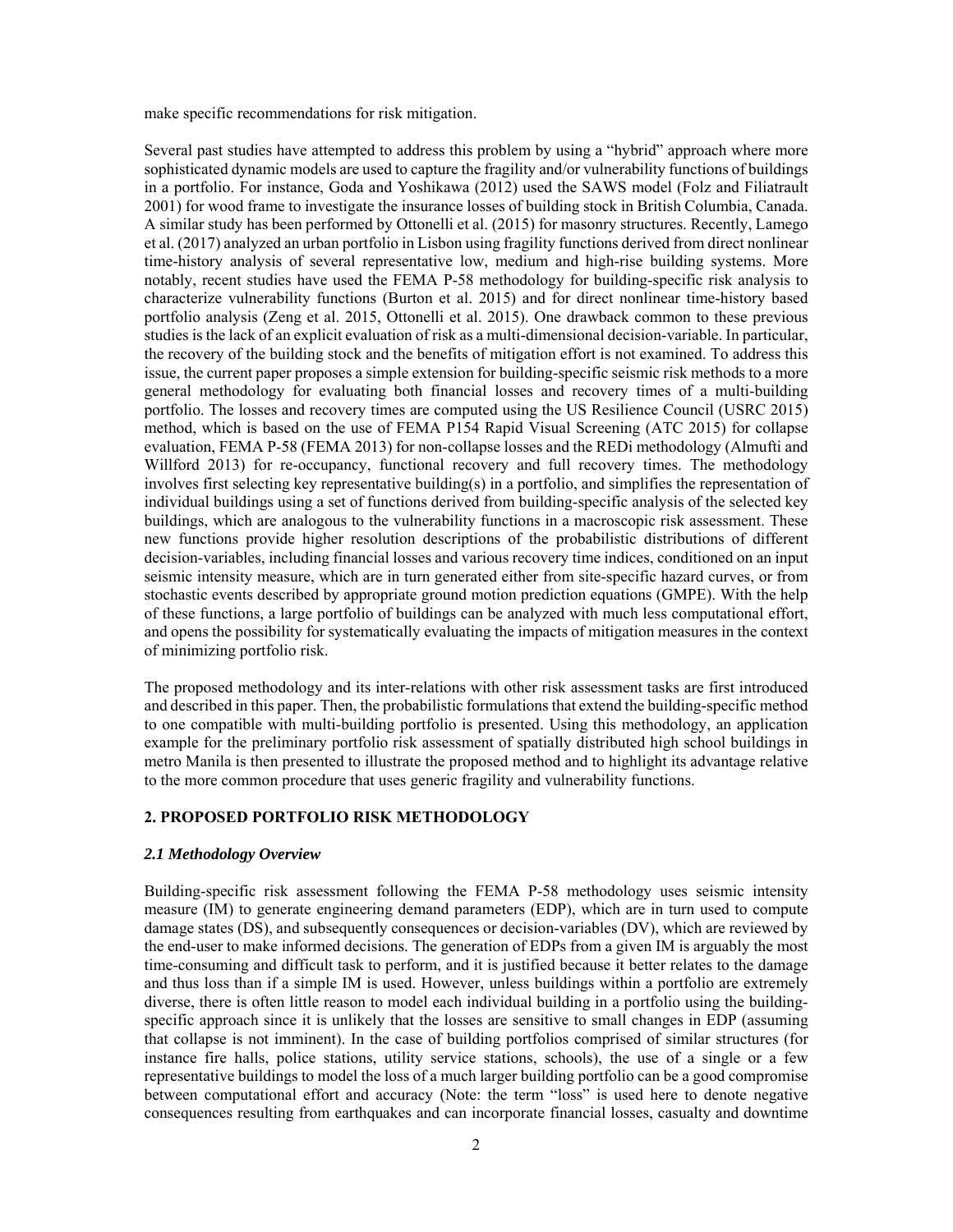indices, which form a multi-dimensional measure for risk). This hybrid approach takes advantage of the higher resolution of loss data offered by the building-specific analysis without investing excessively in computational resource since the building-specific analysis is performed only for a small fraction of the buildings, and can be completely separated from the rest of the portfolio analysis. This type of analysis is expected to be very efficient for assessing the risk of portfolios made from similar structures.

Figure 1 shows a diagram that describes the key steps in the proposed methodology for portfolio seismic risk analysis. The proposed procedure starts with the classification and identification of key representative buildings within the portfolio that are used to derive loss distributions. For each key building identified, a building-specific loss analysis is performed over an entire range of possible seismic intensity to derive the financial loss and the REDi recovery time distributions (i.e. loss distributions). This step involves performing nonlinear time-history analysis to derive the building EDPs for each seismic intensity level, calculating losses from the thus derived EDPs and constructing the loss distribution curves conditioned on the current seismic intensity. The improvements of the proposed method relate to the generalization of the loss distributions to capture consequences other than financial loss, and in the method for constructing the loss distribution curves, which are described in more detail in the next section. The resulting loss distributions contain all the necessary information for portfolio loss simulation and are assigned to each building in the portfolio for loss analysis.





Figure 1. Illustration of portfolio analysis using building-specific loss distributions from key buildings

Portfolio risk analysis is performed using Monte Carlos Simulation where the following is evaluated repeatedly for a fixed number of realizations:

## $L^{[k]}$ <sub>i,j</sub> =  $F^{-1}(p^{[k]}_{i,j} | IM = im_{i,j})$

where  $L^{[k]}$  is the k<sup>th</sup> consequence in the loss vector for a specific site, where k = financial loss, REDi reoccupancy time, functional recovery time, and full recovery time. The term  $L^{[k]}$  i,j denotes the  $k^{\text{th}}$ consequence for the  $i<sup>th</sup>$  site in the j<sup>th</sup> realization. The function F is the conditional probability distribution for losses given the seismic input intensity, which are derived from the building-specific loss analysis of corresponding key buildings in the portfolio using the multiple stripes method (Jalayer and Cornell 2009) where the loss distributions are computed at discretized intensity levels. The inverse of the conditional loss distribution  $F^{-1}$  thus maps a given probability of non-exceedance,  $p^{[k]}$ <sub>ij</sub> and an input intensity, im<sub>i,j</sub> to the loss value. During each realization, an intensity measure is generated for each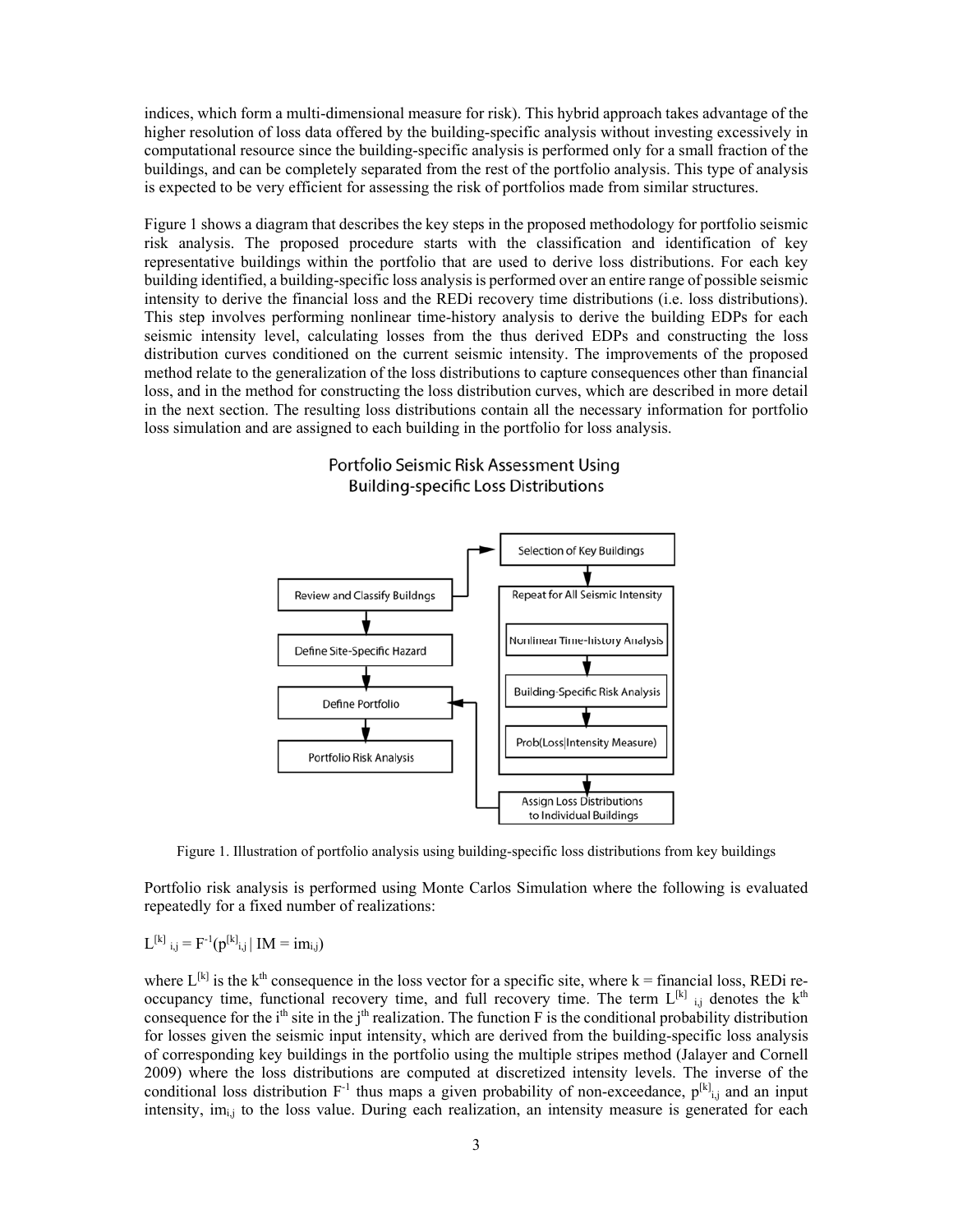building site in the portfolio in accordance to the hazard model. For time-based analysis, the seismic intensities at a given analysis time interval can be determined from the information on the hazard curve, which maps the spectral acceleration values to a mean annual frequency of exceedance (MAFE). For scenario-based analysis, stochastic events can be generated using appropriate GMPEs and correlation models. Although the selection of appropriate GMPE and correlation models is not the focus of this study, it is extremely important to the final results as demonstrated in numerous studies in the past (see for instance: Bazzurro and Baker 2007, Goda and Hong 2009, Sokolov and Wenzel 2011). Once the intensity measure is determined at each site, a random sampling of probability will uniquely determine the loss.

Figure 2a shows a depiction of the loss function F generated from the proposed building-specific analysis on key buildings by stitching together conditional loss distributions at different intensities. The resulting "loss surface" relates the value of building losses (financial or otherwise) to an input intensity and a probability of non-exceedance. During one realization in the portfolio analysis, an input intensity measure (e.g. spectral acceleration at the building fundamental period) is sampled for each site, and a probability of non-exceedance is sampled randomly. These two sampled values define the realization loss completely, thus allowing the portfolio analysis to map intensity measures directly to losses, which are the ultimate decision variables without computing the intermediate EDPs and damaged states. Rather than using one of commonly used probability distributions for the loss (i.e. lognormal distribution, beta distribution), the proposed method for constructing these loss surfaces is to discretize the empirically generated loss distributions by their decile  $(0^{th}, 10^{th}, 20^{th}, \ldots, 90^{th}$  and  $100^{th}$  percentile), and construct a linear interpolant function in between. This is important because many loss distributions have nonsmooth features caused by either limiting value of losses or probability of having zero loss. Figure 2b shows the discretization of loss distributions into their respective deciles, from which linear interpolant functions are constructed for risk analysis.



Figure 2. Portfolio analysis using loss distributions

#### *2.2 Generation of Loss Distributions*

As mentioned previously, the loss distributions for key buildings considered in this study include financial losses and recovery times generated using the FEMA P-58 and REDi (Almufti and Willfod 2013) methods. Collapse modelling is performed using the USRC approach (USRC 2015), which is based on converting the FEMA P154 rapid visual screening score to a collapse probability. Given an input seismic intensity, if collapse occurs, the replacement costs and time are assigned as the financial loss and recovery times. If collapse does not occur, the FEMA P-58 and REDi procedures are followed in order to determine the financial losses and the recovery times. For completeness' sake, the process is illustrated in Figure 3.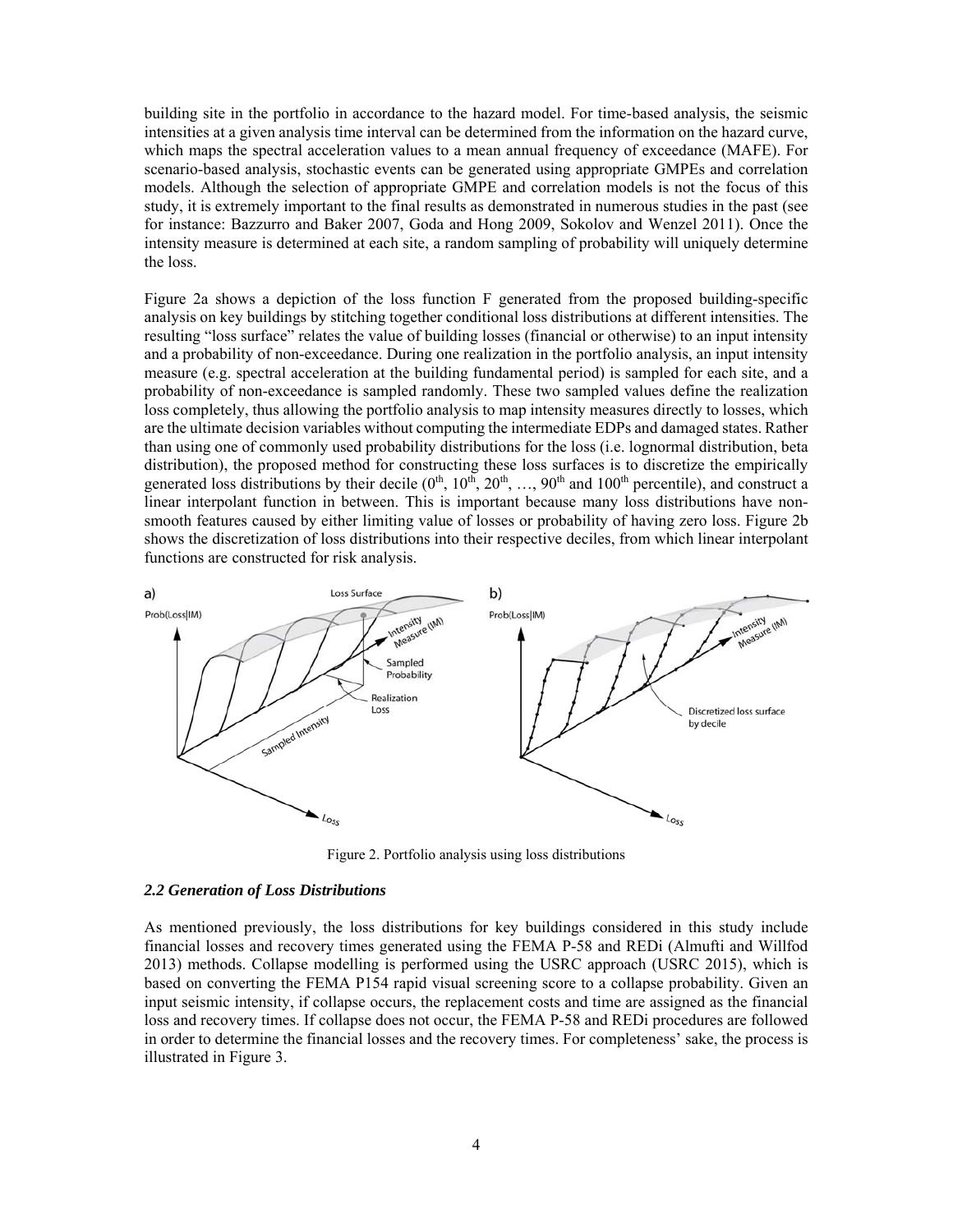

Figure 3. Process for generating building-specific loss distributions

The REDi recovery times are separated into re-occupancy, functional recovery and full recovery, and they are determined by scheduling post-earthquake events according to the REDi logical sequence that accounts for pre-repair tasks called impedance factors, and the actual repair tasks. The durations of each impedance factor and repair task are determined by the extent of damage in each of the building's components, as well as the allowable labour resource that can be allocated for each repair trade and for each building site. In practice the optimum recovery time is not unique since repair tasks that are not on the critical path can vary without affecting the total recovery time. In the current implementation a gradient decent algorithm is used on the REDi recovery time to determine the optimal allocation of labour forces across different repair trades subjected to the worker limit constraints.

It is important to recognize that depending on the end goal of the portfolio owner, different recovery time may be of interest. For schools and community centers that are designated as emergency shelters for example, the re-occupancy time would be the appropriate quantity of interest. For emergency response buildings such as police stations and fire halls on the other hand, functional recovery is likely the quantity of interest. Although for a given realization in a building-specific analysis full recovery always follows functional recovery which follows re-occupancy, the different recovery times determined in each realization from sampling the resulting loss distributions in a portfolio analysis are independent and should not be considered to come from a single event.

## *2.3 Portfolio Analysis*

Once the loss distributions are generated for the key buildings, they are assigned to each building in the portfolio being considered based on the level of similarity to the key buildings. This step requires some engineering judgement and is based on the similarity of the fundamental period, structural system types and building area, usage type and whether there are existing structural deficiencies. The assigned loss distributions are then called in each realization to produce a loss value (financial or otherwise) using Monte Carlos sampling of the seismic intensity. In this step, different building-specific loss quantities of interest are determined independently. Aside from the financial loss and recovery time, loss distributions for other building-specific performance metrics derived from these losses quantities can also be constructed.

## **3. SEISMIC RISK ASSESSMENT OF PUBLIC SCHOOL BUILDING STOCK IN MANILA**

#### *3.1 Introduction*

As a sample application of the proposed methodology, a very preliminary seismic risk assessment of school building stock in Metro Manila with an approximate enrollment of 65,000 students (a portfolio with 72 schools buildings near the Marikina Valley Fault with randomized location) is performed. This type of analyses can be used to provide key insight on the seismic resilience of critical government infrastructure in the scenario of an earthquake in the Marikina West Valley Fault, which is expected to produce strong earthquakes near the city. In particular, the reoccupancy and functional recovery times for the school portfolio is of interest as these are measures of the availability of post-disaster shelter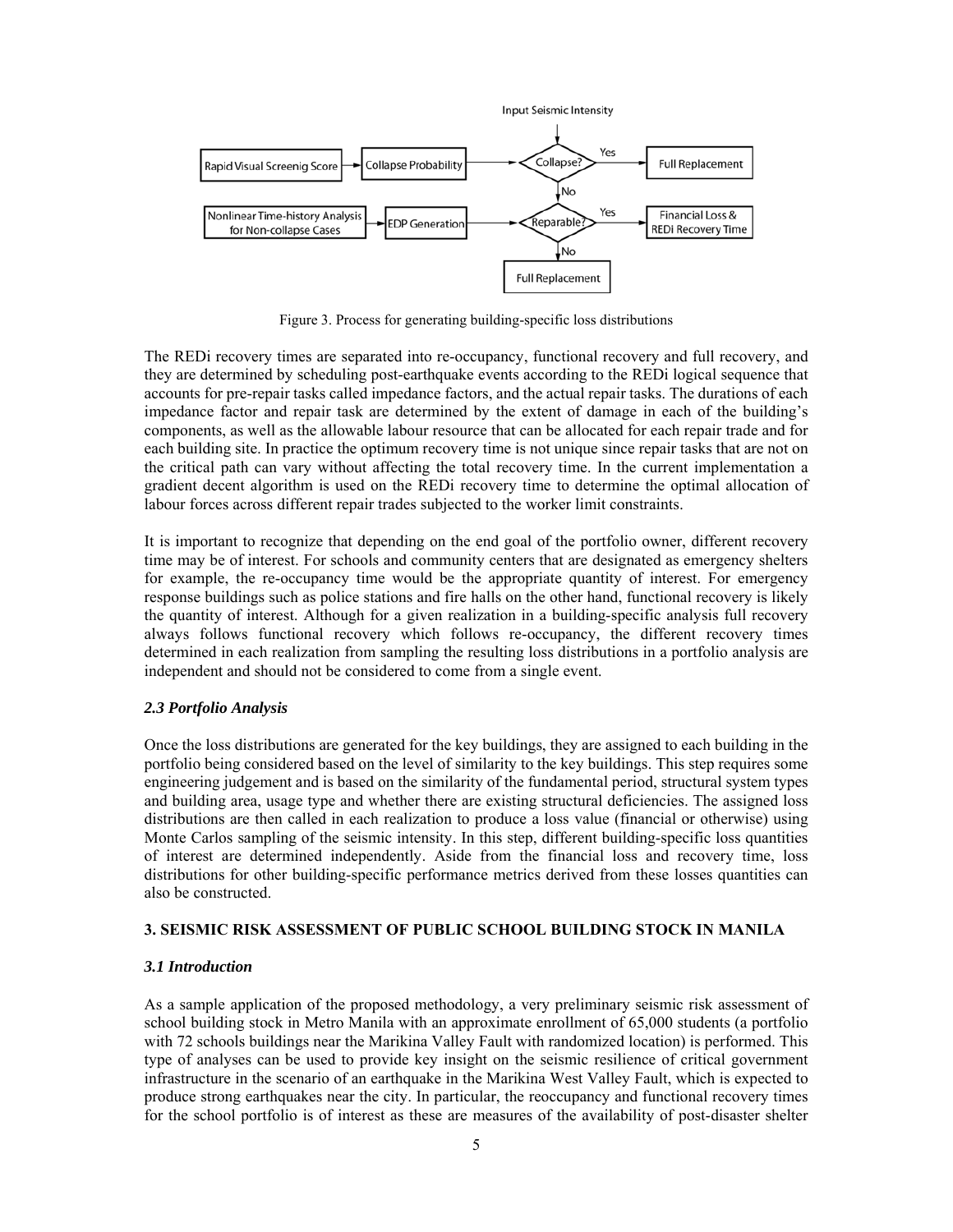space, as well as the number of students who will not be able to attend school in the aftermath of an earthquake. An infrastructure audit has been performed by the Metro Manila authorities, which enables the classification and identification of the most common buildings in the portfolio. This example application describes a very preliminary portfolio analysis based on one key building that is representative of a large portion of the portfolio. For simplicity, the building-specific analysis considers 3 intensities (service level, design level and maximum considered level shaking) to discretize the hazard curve. Although most building-specific analysis requires finer discretization of intensity levels, for the purpose of illustrating the proposed method, using 3 levels is deemed sufficient. Figure 4 shows a map of the area with the Marikina West Valley Fault, as well as the assumed epicenter of this analysis based on a recent study by Allen et al. (2014).



Figure 4. Metro Manila map showing Marikina Valley Fault with epicenter and portfolio location

The key building being examined is a typical reinforced concrete moment frame (RC-MRF) with concrete hollow block (CHB) infill in Manila. This type of structural system represents approximately 58% of the portfolio considered (for simplicity however, it is assumed that all buildings in the portfolio can be described by the selected key building). This is a common low- and mid-rise structural system in the Philippines, where CHB infills are considered non-structural elements for interior and exterior walls during their design.

## *3.2 Development of Nonlinear Model for the Key Building*

In the absence of as-built structural drawings during this stage of the project, the structure was redesigned as a ductile MRF system using architectural drawings, as well as other available supplemental reports (Kubo et al. 2004 and Miyamoto et al. 2014) using the NSCP 1986. Figure 4 shows the plan and elevation views obtained from the architectural drawings of the selected key building, as well as the numerical model used of dynamic analysis.

The building footprint measures 17.5m by 22m (in the x- and y-directions, respectively) and 17.5m from the assumed top of footing to the centreline of the roof beams. Figure 4 also illustrates the 3D non-linear structural model developed in SeismoStruct (Seismosoft 2013). The RC compressive strength  $f_c'$ , was assumed to be 21 MPa and a rebar yield strength is assumed to be 276 MPa. Column dimensions are 450 mm x 450 mm and are reinforced with longitudinal bars ranging from 8- to 20-20 mm, with 10 mm stirrups spaced at 75 mm. Girder dimensions are 300 mm wide by 600 mm deep for floors 1 through 4 and 300 mm wide by 400 mm deep at the roof level. All girders are reinforced with 3- to 5-28 mm bottom longitudinal bars and 3- to 6-28 mm top bars, with stirrups spaced at 100 mm. CHB infills are not present in certain bays on the ground floor (which is typically used for assembly purposes) and have a staggered presence throughout the rest of the building. Dead loads were applied to the girders as additional masses. Base nodes were fully fixed in all directions. Rigid moment connections were used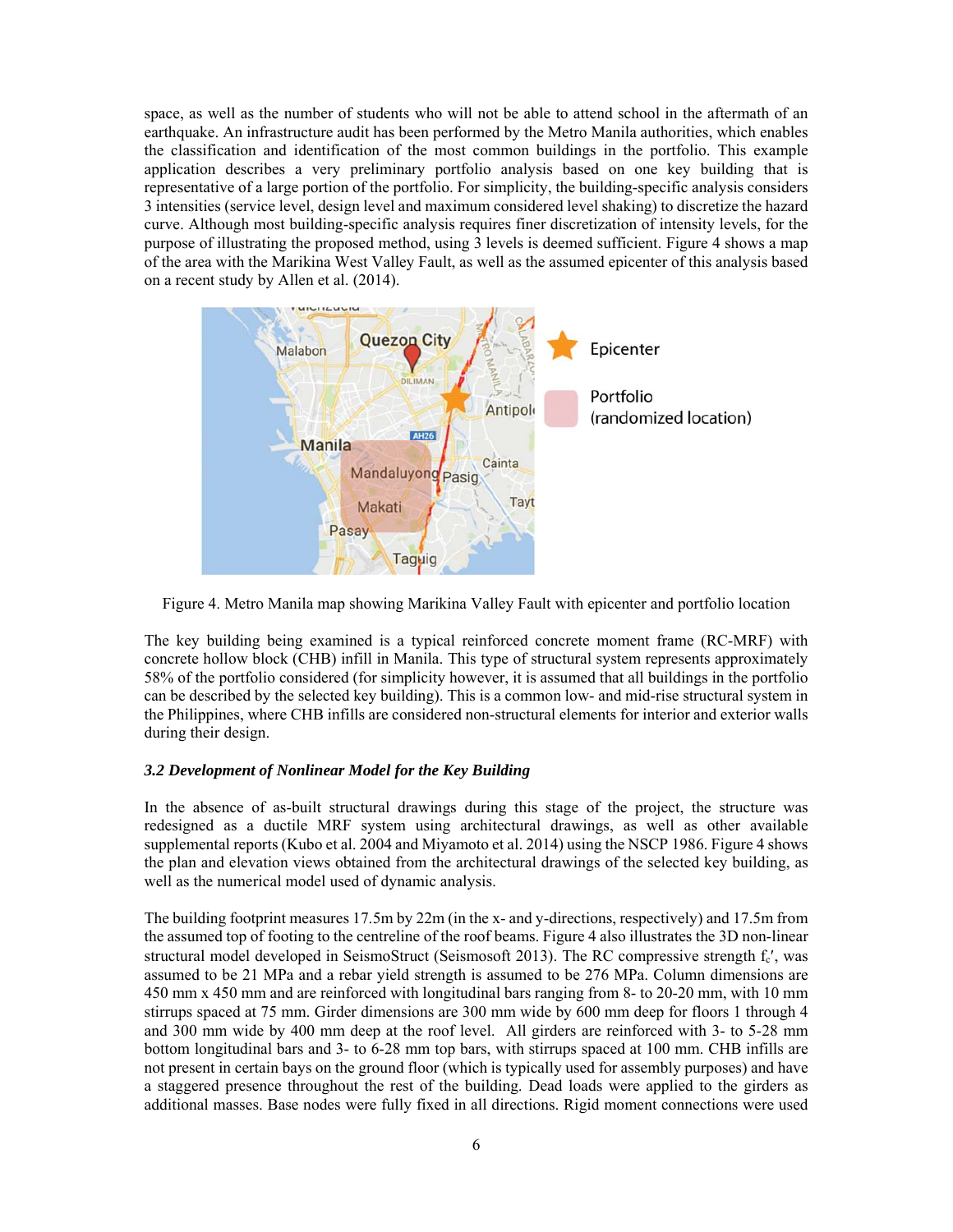for all joints. Rigid diaphragms were incorporated into the model by slaving all nodes per level to a master node close to the center of mass. Rayleigh damping is used with 5% for the  $1<sup>st</sup> (T<sub>1</sub> = 0.427s)$  and  $3^{rd}$  (T<sub>3</sub> = 0.090s) modes.



Figure 5. Typical school architectural drawing and the 3D SeismoStruct model

The uniaxial nonlinear constant confinement model of Mander et al. (1988) was chosen to represent the frame elements, which considers the effects of confinement by provided transverse reinforcement. The bilinear model was used for all steel reinforcements. The RC-MRF was modelled using inelastic forcebased plastic hinge frame elements, which use a distributed inelasticity displacement and force-based formulation and concentrates the inelasticity within a fixed length of the element. The plastic hinge lengths (l<sub>p</sub>) for each frame element were taken as the average of l<sub>p</sub> = 0.5h and l<sub>p</sub> =  $0.08L + 6d_b$ . Typical interior non-load bearing 102mm (4in.) thick CHB infill panels were modelled using SeismoStruct's built-in six-strut inelastic infill element (Crisafulli 1997), which consists of masonry struts governing the wall shear behaviour, as well as a nonlinear shear spring for mortar failure. A masonry compressive stress  $(f<sub>m</sub>)$ , of 2x2.4mPa was used, based on previous observations of significantly higher CHB strength than the reported f'm. (Mendoza et al. 2011). The modulus of elasticity of the CHB was defined as 750f'm. The proportion of total infill element stiffness assigned to shear spring  $(\gamma_s)$  was 0.2. The remaining values defining the hysteretic axial and shear models were left as default (including the shear bond strength of the infill panel being taken as a typical 300kPa and friction coefficient ( $\mu$ ), being 0.7), due to lack of specific reference to local material testing.

#### *3.3 Collapse*

Prior to developing the loss distributions, the probability of collapse for the chosen key building was determined based on FEMA P154 (ATC 2015) RVS level 2 score obtained from the infrastructure audit. The score for this building is determined with the P154 level 2 form for "Very High" seismicity, under structural system C3 (RC frame with masonry infill). Due to the existence of a soft/weak first storey, the final score  $S = 0.4$ , which can be converted into a collapse fragility using the USRC method (USRC) 2015). The resulting lognormal collapse fragility has a median  $S_a$  value of 2.51g, with a dispersion parameter of 0.7. If collapse occurs, the total financial loss and downtime are set equal to the replacement value and time of the building. In this example, the building replacement cost was assumed to be \$6.5M USD and 730 days, respectively.

#### *3.4 Building-specific Loss Distributions*

The non-collapse losses were derived following the FEMA P-58 and REDi methodologies using nonlinear time-history analysis (NLTHA). The guidelines set out in ASCE 7-10 (ASCE 2013) were followed for ground motion (GM) selection for use in NLTHA using 11 ground motions. According to Metro Manila Earthquake Impact Reduction Study (JICA 2004), the most damaging earthquake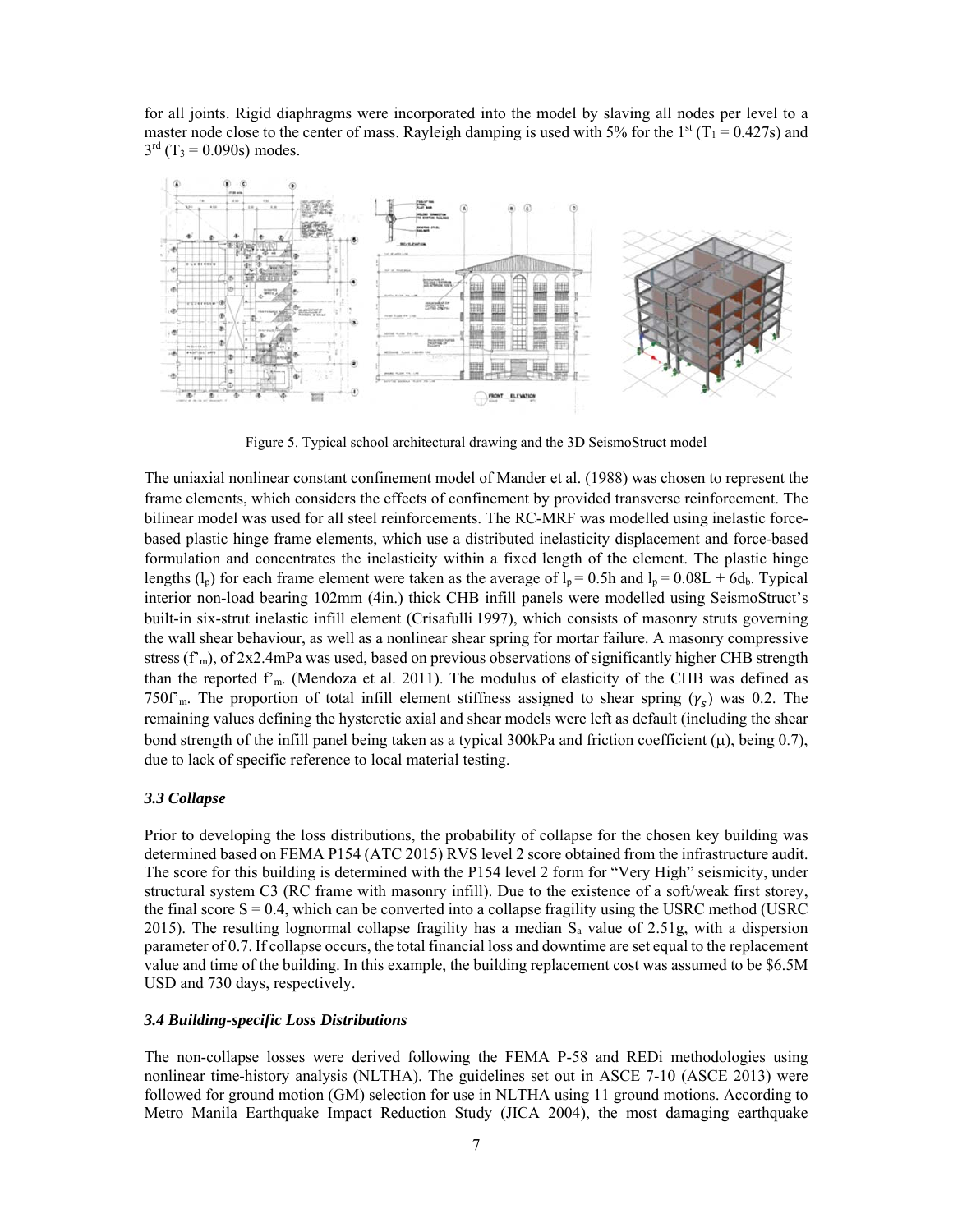potentially produced by the WVFS has  $M_w = 7.2$  and the most probable is  $M_w = 6.5$ . The PEER NGA database was used to search for 9 ground motions within the following specifications: Mw of 6 to 7.2,  $R_{\text{run}}$  of 0 to 25 km,  $V_{s30}$  of 180 to 360 m/s. In addition, 2 subduction megathrust earthquakes (Sumatra, 2007 and Iquique, 2014) were included in the ground motion suite (and scaled appropriately) to represent earthquakes from the Manila Trench subduction zone, based on Koo et. al (2009), Wong et al. (2014), and JICA (2004). A weight function was applied around 0.2 to 1.5 times the structures fundamental period of 0.427 s. Additional scaling factors were applied until the mean of the 11 records were above the PSHA determined Target Response Spectrum of the Philippine Earthquake Model (PHIVOLCS, 2018) (10% probability of exceedance in 50 years), between the range in investigation, for the design basis earthquake (DBE). The maximum considered earthquake (MCE, 2475-year) and service level earthquake (SLE, 72-year) were taken as 1.5 and 0.5 times the DBE scale factor, respectively, based on the study from Koo et. al (2009). The resulting spectral accelerations corresponding to the SLE, DBE and MCE intensities are 0.387g, 0.773g, and 1.160g for the *x*-direction and 0.345g, 0.690g, and 1.035g for the *y*-direction, respectively. Figure 7 shows the scaled spectra, the average scaled spectrum and the target design spectrum used.



Figure 7. Scaled acceleration spectrum

A list of damageable contents in the building were generated based on the structural elements in the nonlinear dynamic model and the FEMA P-58 normative quantity tool. The collapse fragility, and the non-collapse EDPs obtained from NLTHA at each of the SLE, DBE and MCE intensity level were used to compute the financial and recovery time consequences of building using an in-house computer software, which performs both P-58 loss and REDi recovery time calculations. The resulting financial loss, re-occupancy time and function recovery time distributions at the three intensity levels are presented in Figure 8. It can be seen that the median losses, reoccupancy and functional recovery time are much larger for the MCE level than they are for the lower level of earthquakes. Several assumptions made in generating these loss distributions are noted. Firstly, the financial losses in the building-specific analysis are likely to be overestimated since the cost figures are based on North America repair costs. Experience from local engineers and cost estimators indicates that the labour costs in the Philippines can be less than half of the costs in North America. A similar argument can be made regarding the REDi recovery times since some elements in the repair schedule are determined based largely on North American practice (e.g. design and permit, worker limits…etc.). Getting accurate costs and time estimates from the FEMA P-58 and the REDi methods require a recalibration of the component costs time which is beyond the scope of this study. Hence, for the purpose of illustrating the proposed method, these quantities are used as they are. Note also in the building-specific risk assessment, when the total repair cost exceeds the replacement cost threshold, a replacement event is assumed to happen. This causes the loss and recovery times to be set equal to the replacement costs and time. This is manifested in the cutoff cost and time at \$6.5M and at 730 days. These features are not well modelled by smooth probability distribution curves and is the primary motivation for encoding the loss distributions as linear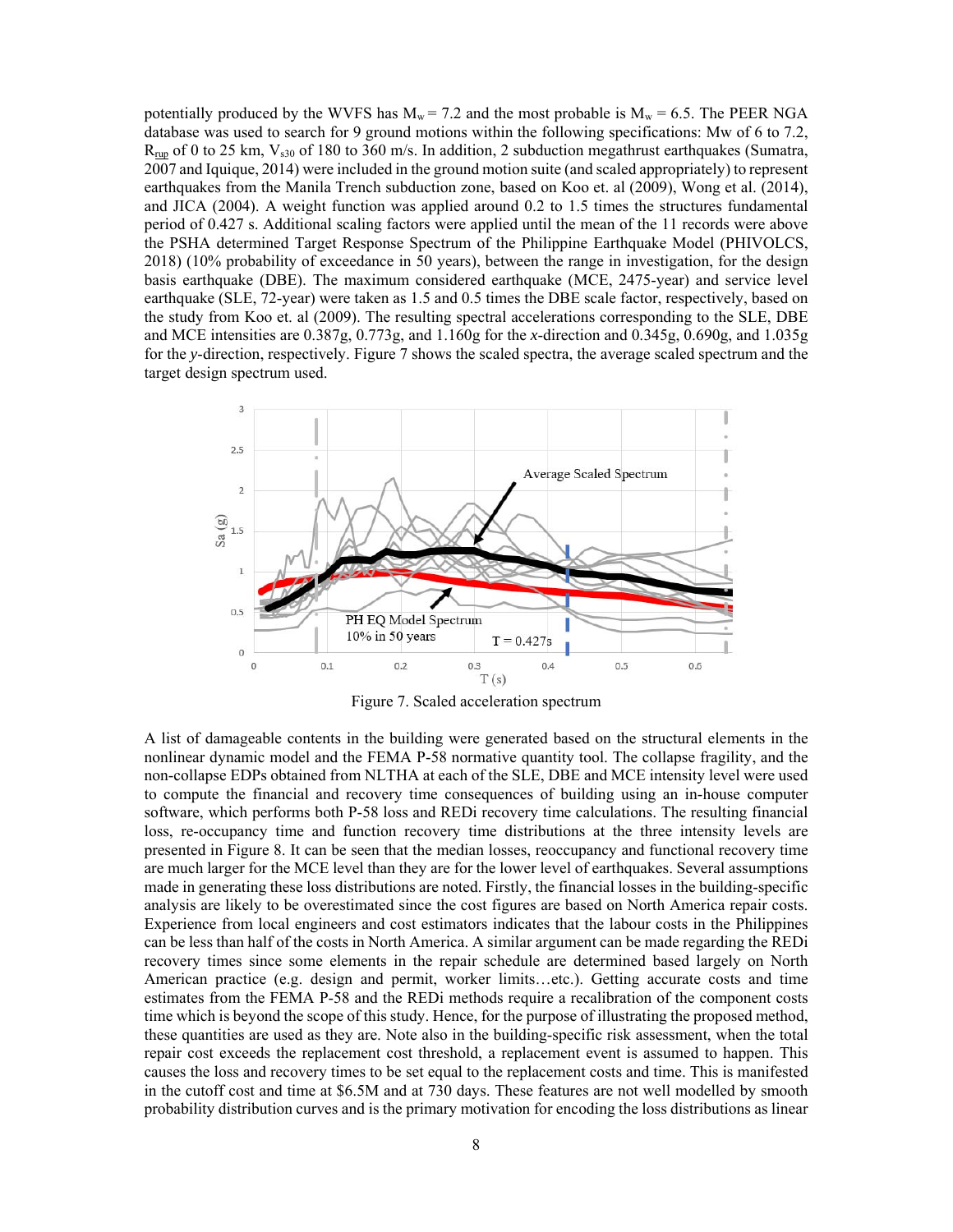interpolant functions based on the decile values. In this example, the criteria for replacement is based only on the financial cost, but not the recovery time. In reality, the decision to replace a structure after earthquake damage is a more complex process and the current triggering rule is meant only for illustration purposes and is by not intend to model the actual decision-making process for this problem.



Figure 8. Distributions for financial loss, reoccupancy time and functional recovery time: a) buildingspecific data from P-58 and REDi analysis b) linear interpolation curves based on deciles.

#### *3.4 Event Generation and Portfolio Loss Results*

For this example a scenario analysis for a moment magnitude 7.2 event was carried out using the linear interpolant loss distributions obtained from the building-specific analysis. The epicenter is as indicated in Figure 4, and the ground motion intensity measures at each site were generated using an appropriate GMPE for the region. Based on the previous studies by Koo et al. (2009) and Allen et al. (2009), the Boore & Atkinson (2008) model (BA08) is identified as an appropriate GMPE for crustal events in the region, and is thus chosen for this study. In order to use BA08 to generate the median horizontal ground motion, a V30 velocity of 360 km/s is assumed for all sites (soil). For this analysis, it is assumed that all ground motion variability is contributed by the intra-event residual, and the spatial correlation relationship by Loth and Baker (2011) was assumed. This model was derived based on both Californian and Taiwanese records, and are deemed to be reasonable for the current application. In general, if spatial correlation data is not available, it is advisable to perform bounded analyses based on zero spatial correlation and perfect correlation.

Each intensity value at a given site is map to a loss value using the loss distributions. This analysis is repeated for each site in the portfolio, and for 1000 realizations to obtain the distribution of portfolio financial losses, the maximum building recovery time and the amount of student who lost access to their schools in terms of student-days. This last quantity was computed by multiplying the current enrollment for each school with the functional recovery time for each realization. The portfolio analysis took 25-30 seconds on an Intel i7 personal computer and the results of the analysis are summarized in Figure 9. Figure 9 shows that the median financial loss, median 90% reoccupancy time, median 90% functional recovery time, and median school disruption (defined as the total number of lost student capacity) are \$59.0 million, 59 days, 441 days and 6.4 million student-days, respectively. Note that the 90% recovery times (90% of buildings achieve recovery) within the portfolio are used because the maximum recovery times in the portfolio may be much larger than the rest of the portfolio and are hence not good indicators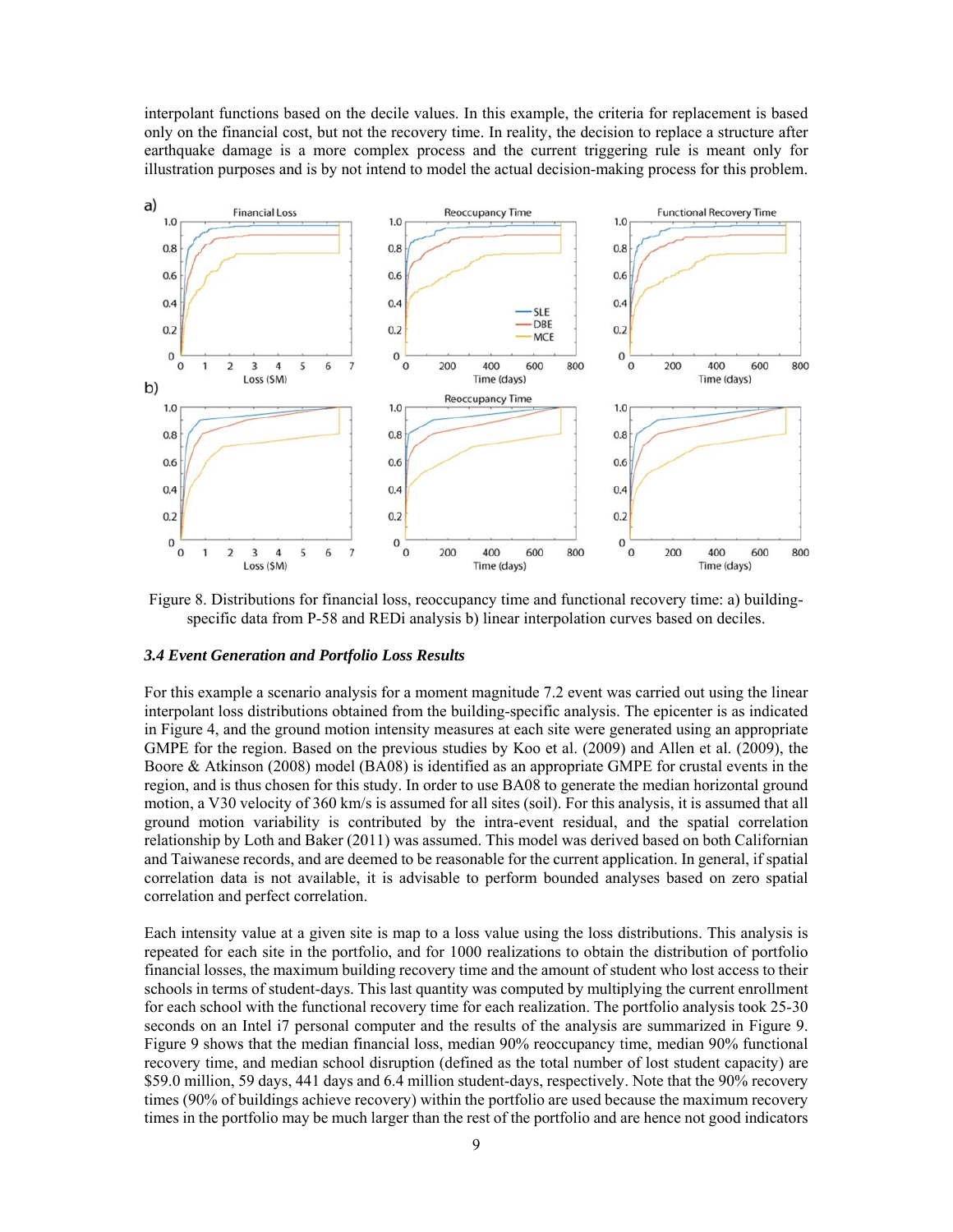of the overall portfolio recovery. The median and 90<sup>th</sup> percentile spectral acceleration experienced by the buildings are 0.55g and 1.12g respectively. Within the portfolio, in most cases buildings suffered damage dominated by the non-structural contents except for the buildings with locations closer to the epicenter where the larger spectral accelerations caused severe structural damage due to the soft-storey mechanism being activated at the ground floor where CHB infills are removed for atrium space. Figure 9 shows that as far as the portfolio is concerned, reoccupancy takes place much faster than functional recovery. The difference between functional recovery and reoccupancy is the repair of non-structural element that are crucial to the operability of the school buildings. This includes acceleration sensitive contents such as air conditioning systems, lighting and electrical systems. Damage to these elements are substantial since buildings with stiff CHB infills generally lead to larger floor accelerations.



Figure 9. Portfolio results for scenario analysis of a  $M_w$  7.2 earthquake in the West Valley Fault

Furthermore, given approximately 65,000 students are enrolled in these schools, the median disruption will amount to 98 days for each student on average, just more than 3 months. This can be pose a challenging situation for local school boards as new facilities need to be arranged for students to go back to schools. Further, the analysis can be drilled down to the individual realization level to identify which schools are the main contributors of school disruption. However, since the location of the schools in this assessment are randomized, this type of detail analysis is not performed.

## **4. CONCLUSIONS**

An integrated methodology for seismic risk and performance assessment of multi-building portfolios that makes use of building-specific risk and downtime assessment methodology is presented. The proposed methodology extents the building-specific vulnerability functions to the more general loss distribution functions which captures financial losses and recovery times as determined by the REDi methodology. The method uses a decile based linear interpolant function to represent building-specific loss distributions that can be used to assess portfolio losses in a very rapid manner. The proposed methodology is illustrated with a sample school portfolio located in Metro Manila subjected to an earthquake from the nearby West Marikina Valley Fault. The result demonstrates the feasibility of proposed method for providing very rapid portfolio analyses that contains enough detail to determine specific performance metrics such as recovery times and functional disruptions. The illustrative example presented herein is very simplified, and preliminary since it does not account for the regional differences between repair costs and time and considers only a single scenario generated from a GMPE without accounting for regional effects of the mean and covariance of the ground motions. A much more indepth analysis that addresses all of these elements is currently being carried out.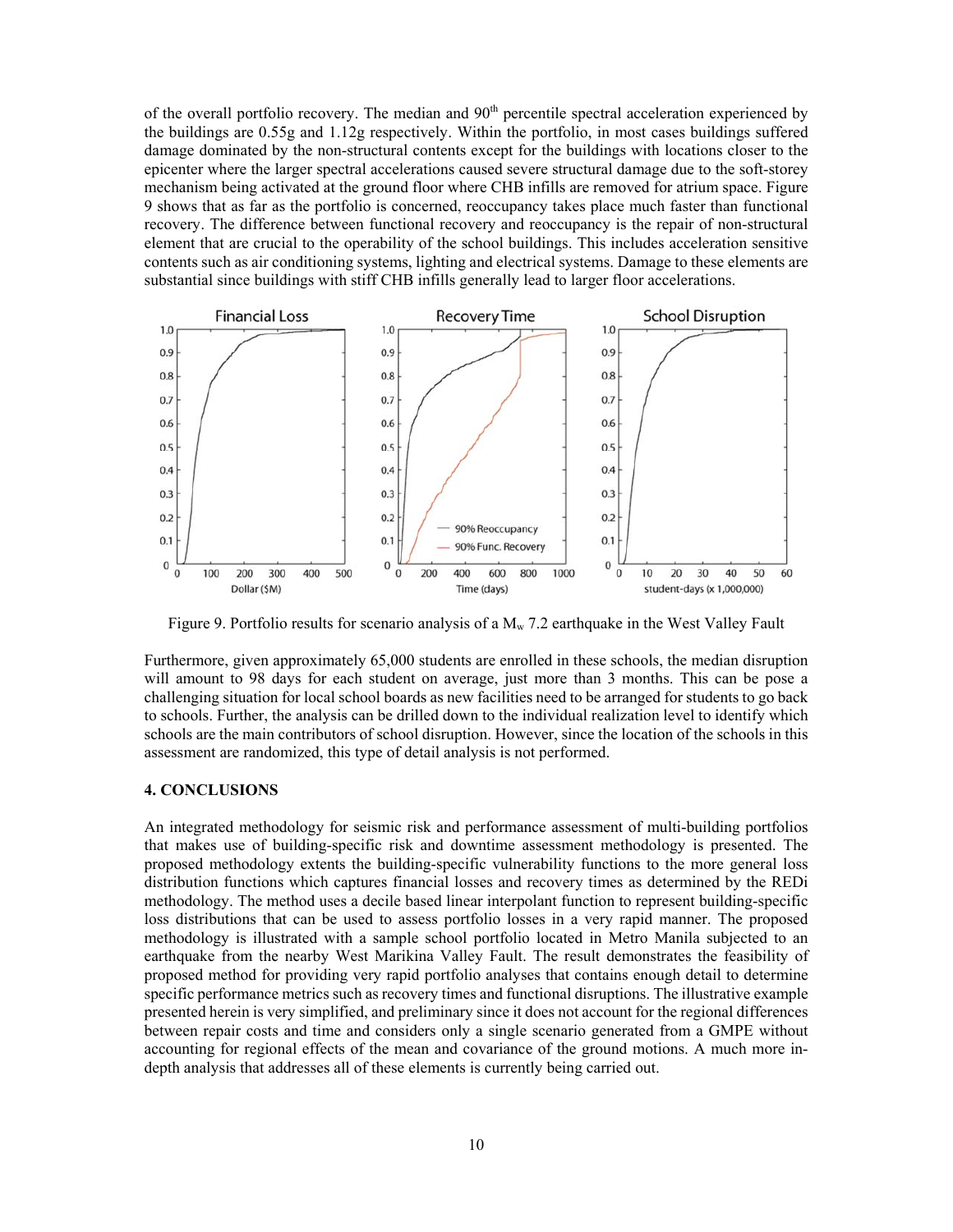## **5. ACKNOWLEDGMENTS**

The authors would like to thank Mr. Al Roben Adriane Goh from Kinetica for assisting with the portfolio risk analysis presented in this study.

## **6. REFERENCES**

Allen T, Ryu H, Bautista B, Bautistia ML, Narag I, Sevilla WI, Melosantos MLP, Papiona K, Bonita J. (2014). *Enhancing Risk Analysis Capacities for Flood, Tropical Cyclone Severe Wind and Earthquake for the Greater Metro Manila Area – Component 5 – Earthquake Risk Analysis.* Phillippine Institute of Volcanology and Seismology & Geoscience Austrailia.

Almufti I, and Willford M (2013). *Resilience-based Earthquake Design Initiative (REDi).* ARUP.

American Society of Civil Engineers (ASCE). 2013. *ASCE 41-13 Seismic Evaluation and Retrofit of Existing Buildings.* Standard, Reston, VA: ASCE.

Applied Technology Council (2012). *FEMA P-58: Seismic Performance Assessment of Buildings. Vol1-3.*  Redwood City, California.

Applied Technology Council (2015). *FEMA-P154 Rapid Visual Screening of Buildings for Potential Seismic Hazards: A Handbook. 3rd Ed.* Redwood City, California.

Association of Structural Engineers of the Philippines (ASEP) (1986). *National Structural Code of the Philippines.* Ed. 3. Vol. 1.

Boore DM, Atkinson GM (2008). Ground-Motion Prediction Equations for the Average Horizontal Component of PGA, PGV, and 5% Damped PSA at Spectral Periods between 0.01 and 10.0s. *Earthquake Spectra.* 24(**1**): 99- 138.

Burton HV, Deierlein G, Lallemant D, Lin T (2015). Framework for Incorporating Probabilistic Building Performance in the Assessment of Community Seismic Resilience. *J Struct Eng*. 142(**8**): DOI: 10.1061/(ASCE)ST.1943-541X.0001321.

Crisafulli FJ (1997). Seismic behaviour of reinforced concrete structures with masonry infills. Master's Thesis, Department of Civil Engineering, University of Canterbury, Christchurch.

FEMA (2013). *HAZUS-MH User Manual.* Washington, DC.

Folz B, Filiatrault A (2001). SAWS – Version 1.0, A Computer Program for the Seismic Analysis of Woodframe Structures. *Structural Systems Research Project Report No. SSRP-2001/09.* UCSD, La Jolla, CA.

Goda K, Yoshikawa H (2012). Earthquake insurance portfolio analysis of wood-frame houses in south-western British Columbia, Canada. *Bull Earthquake Eng.* 10: 615-643.

Japanese International Cooperation Agency (JICA); Metropolitan Manila Development Authority (MMDA); Philippine Institute of Volcanology and Seismology (PHIVOLCS); Pacific Consulstants International; OYO International Corportation; Pasco Corporation. (2004). *Earthquake Impact Reduction Study for Metropolitan Manila (MMEIRS) in the Republic of the Philippines.* Manila.

Jalayer F, Cornell CA (2009). Alternative non-linear demand estimation methods for probability-based seismic assessments." *Earthquake Engineering & Structural Dynamics*, 38, pp.951–972.

Koo R, Mote T, Manlapig RV, Zamora C (2009). Probabilistic Seismic Hazard Assessment for Central Manila in Philippines. *Proc. Australia Earthquake Engineering Society Conference 2009,* New Castle, AU.

Kubo T, Ara H, Aono M, Achiwa T, Bautista BC, Lanuza AG (2004). Seismic Vulnerability Evaluation of Urban Structures in Metro Manila. *Asia Conference on Earthquake Engineering 2004.* Manila: Association of Structural Engineers of the Philippines (ASEP).

Lamego P, Lourenco PB, Sousa ML, Marques R (2017). Seismic vulnerability and risk analysis of the old building stock at urban scale: application to a neighbourhood in Lisbon. *Bull Earthquake Eng,* 15: pp 2901-2937.

Loth C, Baker J (2011). A spatial cross-correlation model of spectral accelerations at multiple periods. *Earthquake Engineering and Structural Dynamics.* 42(**3**): 397-417.

Mander JB, Priestley MJN, Park R (1988). Theoretical stress-strain model of confined concrete. *J Struct Eng.* 114(**8**): 1804-1826.